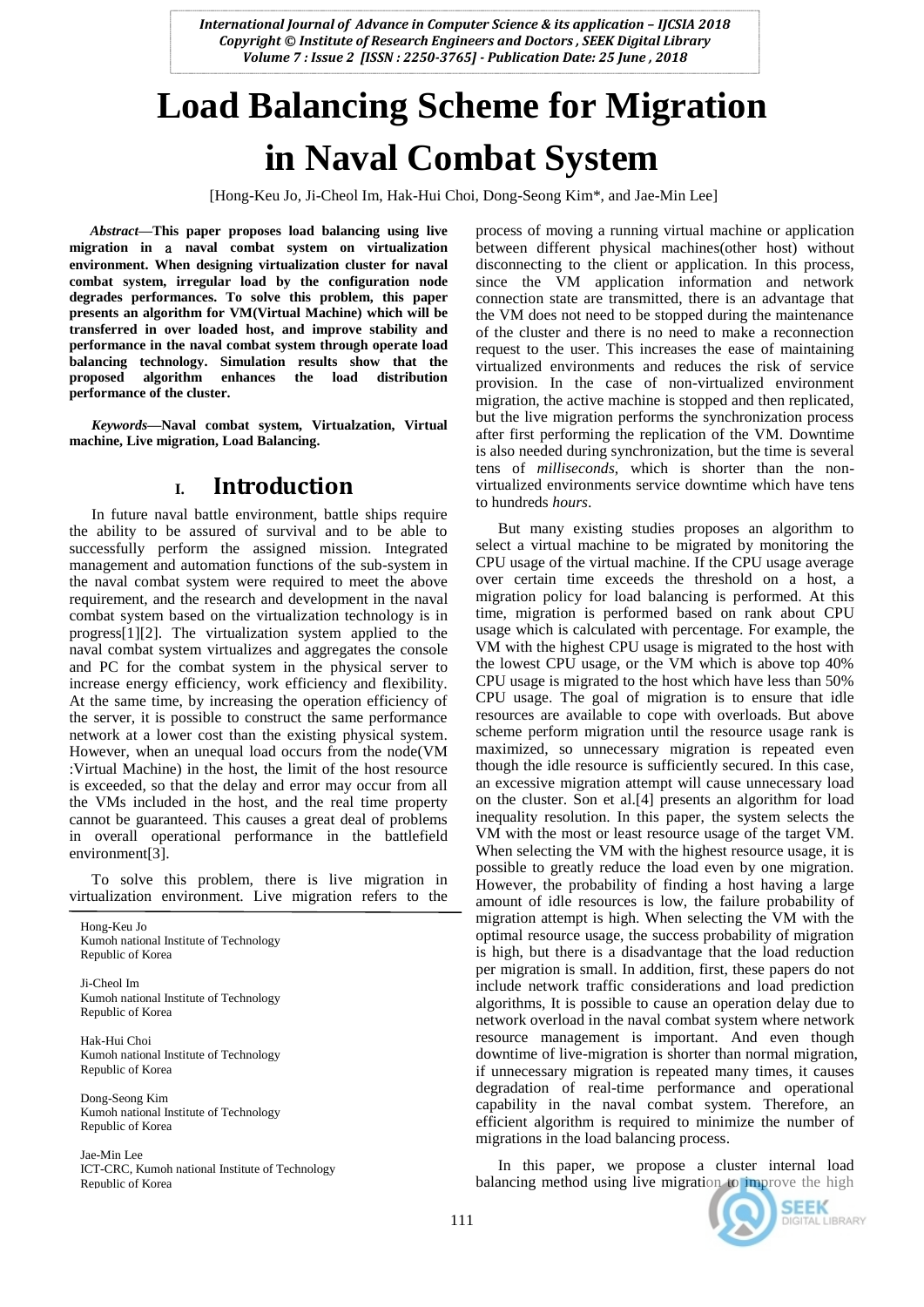availability and stability of virtualized clusters. The proposed algorithm determines VM which will be transferred and destination host and migrates overload host and the VM that generates the overload to a low number of iterations.

# **II. VM and Host selection algorithm**

#### *A. T(Type)-algorithm*

The host and VM in this paper consider resource information about C(CPU), M(Memory) and N (Network I/O). In order to define the relative load status among resources, it is necessary to compare three resources at the same time, but it is difficult to quantify them because they use different units. In addition, since VMs have different resource quantities, it is necessary to compare them by absolute values rather than relative values such as usage(%). To solve this problem, we define a scale value of virtual machine. The scale value of virtual machine has its value of resource quantity ( ${}_{sc}/C_{VM}$ ,  ${}_{sc}/M_{VM}$ ,  ${}_{sc}/N_{VM}$ ). The scale value of resource quantity of the VM is equal to the maximum value of  $C_{VM}$ ,  $M_{VM}$ ,  $N_{VM}$  in the cluster as follows.

$$
{}_{sc}\mathcal{C}_{vm} = \max(\mathcal{C}_{vm}), \qquad (1)
$$

$$
{}_{sc}M_{vm} = \max(M_{vm}), \qquad (2)
$$

$$
{}_{sc}/N_{vm} = \max(N_{VW}). \tag{3}
$$

Likewise, scale value of host can also be defined. The scale value of host also has a scale value of resource quantity of the host, which is equal to the maximum value of  $\mathcal{C}_{\text{host}}$ ,  $M_{Host}$ ,  $N_{Host}$  in the cluster. In this paper, since all the hosts in the cluster have the same hardware resources, the host resource value is equal to the total resource amount of the host as follows.

$$
{}_{sc}\mathcal{C}_{\text{Host}} = \max(\mathcal{C}_{\text{Host}}), \tag{4}
$$

$$
{}_{sc}/\!\!M_{\text{Host}} = \max(\text{M}_{\text{Host}}), \qquad (5)
$$

$$
_{sc}/N_{\text{Host}} = \max(N_{\text{Host}}). \tag{6}
$$

By defining as  ${}_{sc}/C$   $_{vm} = {}_{sc}/M$   $_{vm} = {}_{sc}/N$   $_{vm}$ , a comparison measure between different kinds of resources is created. For example, if scale value of virtual machine have  $\frac{1}{\pi}$   $\frac{1}{\pi}$  = 8Gb,  $_{sc}/N_{vm} = 100 \text{Mbps}$ , when VM1 have  $M_{VM_1} = 500 \text{Mb}$ ,

$$
N_{VM\ 1} = 50 \text{Mbps}, \quad \text{it} \quad \text{becomes} \quad \frac{M_{VM\ 1}}{sc/M_{VM}} = 0.0625,
$$

scl VM VM N  $\frac{N_{VM-1}}{N_{M-1}}$  = 0.5, so that VM1 is judged to be a node having a

relatively high utilization rate of network resources. By using the above values as a measure, virtual machines can



Figure 1. Conceptual diagram of T(Type)-algorithm.



Figure 2. Similarity and symmetry relationships between types.

be defined in six types according to patterns of resource usage as shown in Fig. 1.

On the basis of the scale, all VMs and hosts are defined as 6 types when the highest used resource is H, medium is M, and L is low resource. The T-algorithm is for this type definition. By determining the type, it is easy to compare absolute values between the same types, and it is possible to determine the previous VM and the destination host in the migration process. There are 'similarity relation' and 'symmetric relation' between types. Fig. 2 shows the relationship between the six types and types of VMs. On the basis of the scale, all VMs and hosts are defined as 6 types when the highest used resource is H, medium is M, and L is low resource. The T-algorithm is for this type definition. By determining the type, it is easy to compare absolute values between the same types, and it is possible to determine the previous VM and the destination host in the migration process. There are 'similarity relation' and 'symmetric relation' between types. Fig. 2 shows the relationship between the six types and types of VMs.

#### *B. R(rank)-algorithm*

After defining the type of host and VM with Talgorithm, we will prioritize the VM which to be migrated and the host

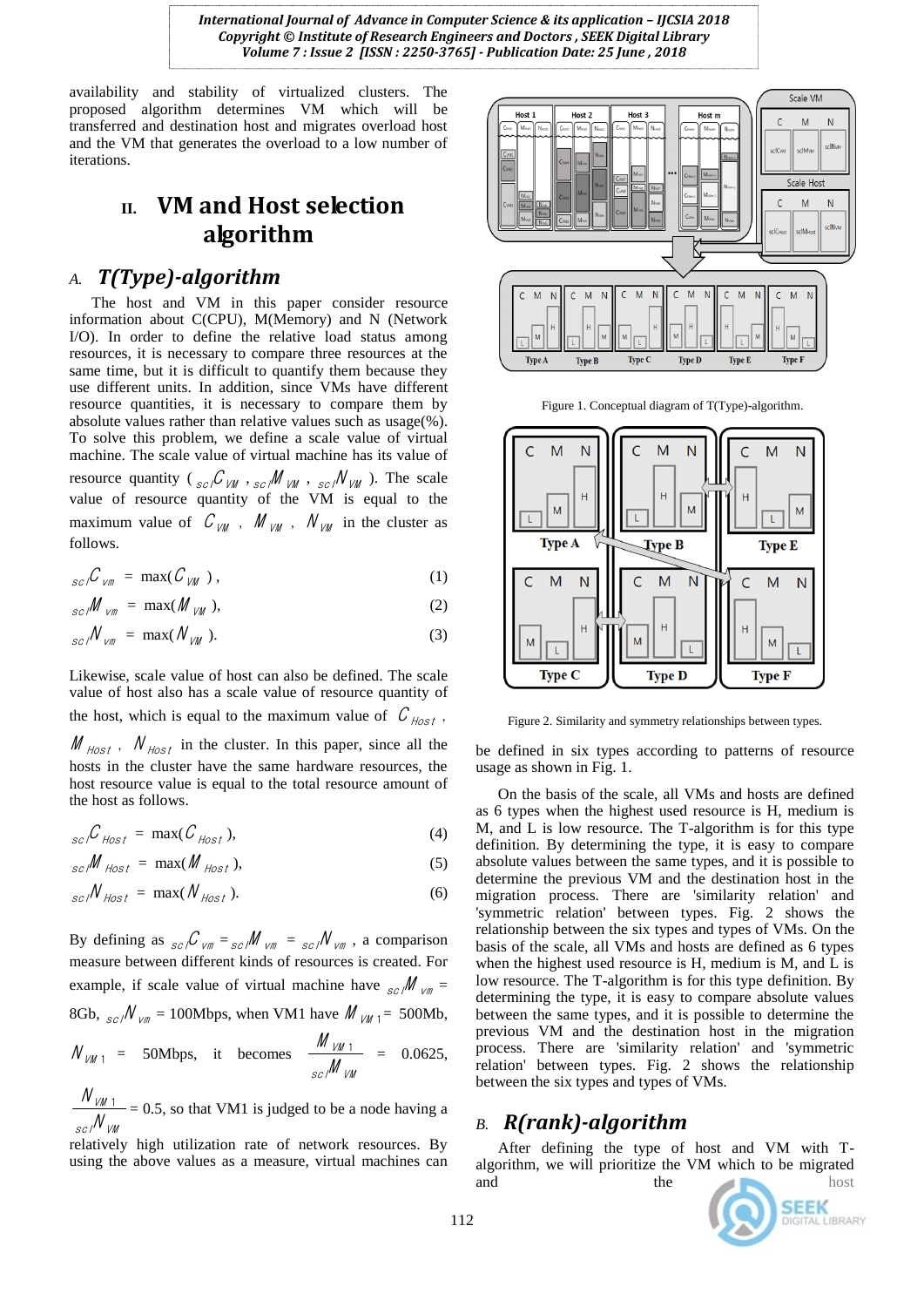

Figure 3. Conceptual diagram R(Rank)-algorithm.

which to be the migration destination. Fig. 3 shows the operation of R(Rank)-algorithm for this task. In Fig. 3, Host 1 is defined as an overload host exceeding the CPU resource threshold(ThrC). Thereafter, the VMs in the host1 are classified through the T-algorithm. In order to reduce the CPU resource amount, which is an overload resource. VM 2 and 3, which are VMs of the same type F as the host 1, are selected. Two VMs of the same type can have a clear comparison of the absolute resource usage value, and a high rank is given to the VM with the highest resource usage. The VM with the highest rank is selected as the prior target VM, and as a result, the VM3 having the highest resource usage among the type F VMs is selected as the transfer target VM. The process of selecting a destination host is the same as above. In order to accommodate Type F VMs with high probability, Type A hosts that are symmetrical are selected from the inside of the cluster, and a high rank is given to hosts having the largest idle resources. ////Unlike this, if the host includes a Similarity relation VM, as shown in Fig. 4, the system also assigns a rank to the similarity relation VM. As shown in Fig. 4, when there is a similarity relation virtual machine VM1, a rank is assigned to similarity relation virtual machine. If the migration of the F-type virtual machine fails or an F-type virtual machine does not exist. Similarity relation virtual machine is selected as the target virtual machine according to this rank.



Figure 4. R(Rank)-algorithm in the host which includes similarity VMs.

**SEEK** GITAL LIBRARY

| Specification             |                                                                                                                                           |                                           |                                                                                       |
|---------------------------|-------------------------------------------------------------------------------------------------------------------------------------------|-------------------------------------------|---------------------------------------------------------------------------------------|
| <b>Ethernet</b><br>Switch | 2Gbps                                                                                                                                     | <i><b>Observation</b></i><br>time         | $t = 120$ [sec]                                                                       |
| <b>LAN</b><br>Cable       | CAT 7 Cable<br>(600Mbps bandwidth)                                                                                                        | <i><b>Observation</b></i><br>cycle        | $p = 15$ [sec]                                                                        |
| Host                      | processor<br>(I5M Cache, 2.40 GHz,<br>24Cores)<br>memory<br>32G<br>(DDR4-1600MHz)<br>Memory)<br>1TB HDD, 240GB SSD                        | Host<br>number                            | $m = 5$                                                                               |
| NAS                       | $Processor(13-3240,$<br>3.40<br>GHz 2Cores)<br>memory (DDR3 4.00GB)<br>750GB HDD                                                          | VM numher                                 | $n = 100$                                                                             |
| <b>VM</b>                 | $Processor(13-3240,$<br>2.40<br>GHz) (1 or 2 or 4Cores)<br>Memory<br>$(DDR3)$ , $(2 \text{ or } 4 \text{ or } 8 \text{ GHz})$<br>30GB HDD | <b>ThrC</b><br><b>ThrM</b><br><b>ThrN</b> | $80\% (C_{\text{HostM}},$ M $_{\text{HostM}},$<br>$\mathcal{N}_{\text{HostM}}$ )* 0.8 |

Likewise, if there is no suitable type of host in the destination host selection process, the similarity relation host is designated as the destination host according to the rank.

# **III. Performance Analysis**

Table I shows the specifications of the simulation nodes for performance analysis of the proposed load balancing scheme. Fig. 5 shows the number of migration decision and the number of attempts for each algorithm. An imbalanced based algorithm represents the algorithm in existing study[5].

In the case of random migration, the number of attempts was relatively high, because made a random migration decision. During the observation period, the number of migrations of the proposed algorithm is 6 and the number of migrations of the imbalanced based algorithm is 14. The imbalanced based algorithm has been shown to repeat unnecessary migration.



Figure 5. Number of migration attempts per algorithm.